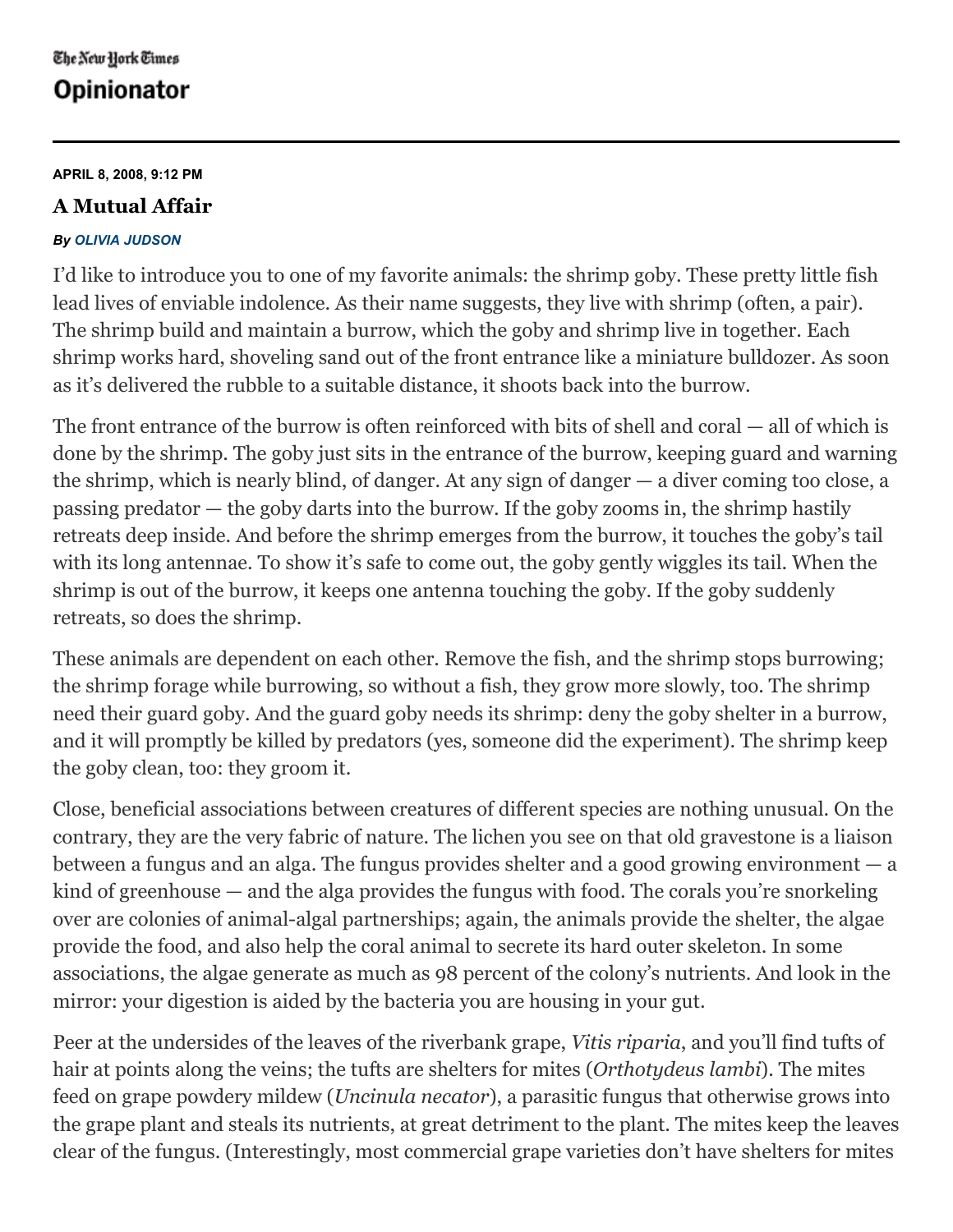on their leaves, and they are home to few mites. Unsprayed, they also have a big problem with powdery mildew.)

Or take bobtail squid. These house luminous bacteria — around a trillion — in a special chamber, the light organ. The bacteria make light, thus providing the squid with counterillumination — a way of disguising their silhouette and blending in with moonlight filtering through the water. As a result of the counterillumination, when a predator looks up, it doesn't see a dark blotch, but a faint silvery shadow, or perhaps nothing at all. The bacteria benefit, too: they grow faster inside the squid than they do in the open sea.

Or, or,  $\sigma$  – I could sit here describing beneficial associations for days.

Yet despite their ubiquity, much about the evolution of beneficial associations — or mutualisms, as they are usually called — remains mysterious. There are several difficulties. The first is that the term covers a huge spectrum of phenomena. For instance, some mutualisms are extremely specific, involving the same sets of species. Bobtail squid, for example, are fussy about their bacteria; they have a strong preference for a particular strain.

Other mutualisms are less tightly linked. For instance, around 120 species of goby interact with just 30 species of shrimp. Although both fish and shrimp are attracted to each other — the fish by sight and the shrimp by smell — the attraction doesn't seem to be limited to a particular species. The same goes for corals and lichens: the animal that makes the coral can host a variety of algae; ditto, the fungi that form lichens.

Different mutualisms are also perpetuated in different ways. The leaf-cutting ants of central and south America farm a fungus; the ants depend on the fungus for food. If the fungus sickens and dies, the ant colony collapses. The ant-fungus is transmitted from colony to colony by successive generations of queens. It is, in other words, transmitted from mother to daughter, like a family heirloom. (Heirloom fungus, anyone?) The clam *Calyptogena magnifica*, which lives on deepsea vents, depends on a bacterium to supply it with nutrients; the bacterium is transmitted through the clam's eggs. The same goes for our mitochondria — the remnants of bacteria that live in our cells and provide us with energy.

In contrast, baby bobtail squid get their bacteria from the environment; the association begins anew every generation. So, too, with shrimps and gobies: both spend their larval life floating about as plankton, so you don't have successive generations of animals living in the same burrows. Indeed, shrimps don't necessarily live with the same goby throughout their lives. A small goby may be evicted from a burrow by a bigger one, and in any case, some gobies leave their burrows during the mating season, and shack up temporarily with another for spawning.

On top of that, according to current evolutionary thought, mutualisms should be prone to evolutionary instability. The reason is that mutualisms depend on the continued cooperation of both parties. But cooperation is often fragile: an association that starts out being of mutual benefit can quickly evolve into one that is parasitic. This is especially true in situations where the evolutionary interests of the two parties are not tightly linked — such as when the mutualism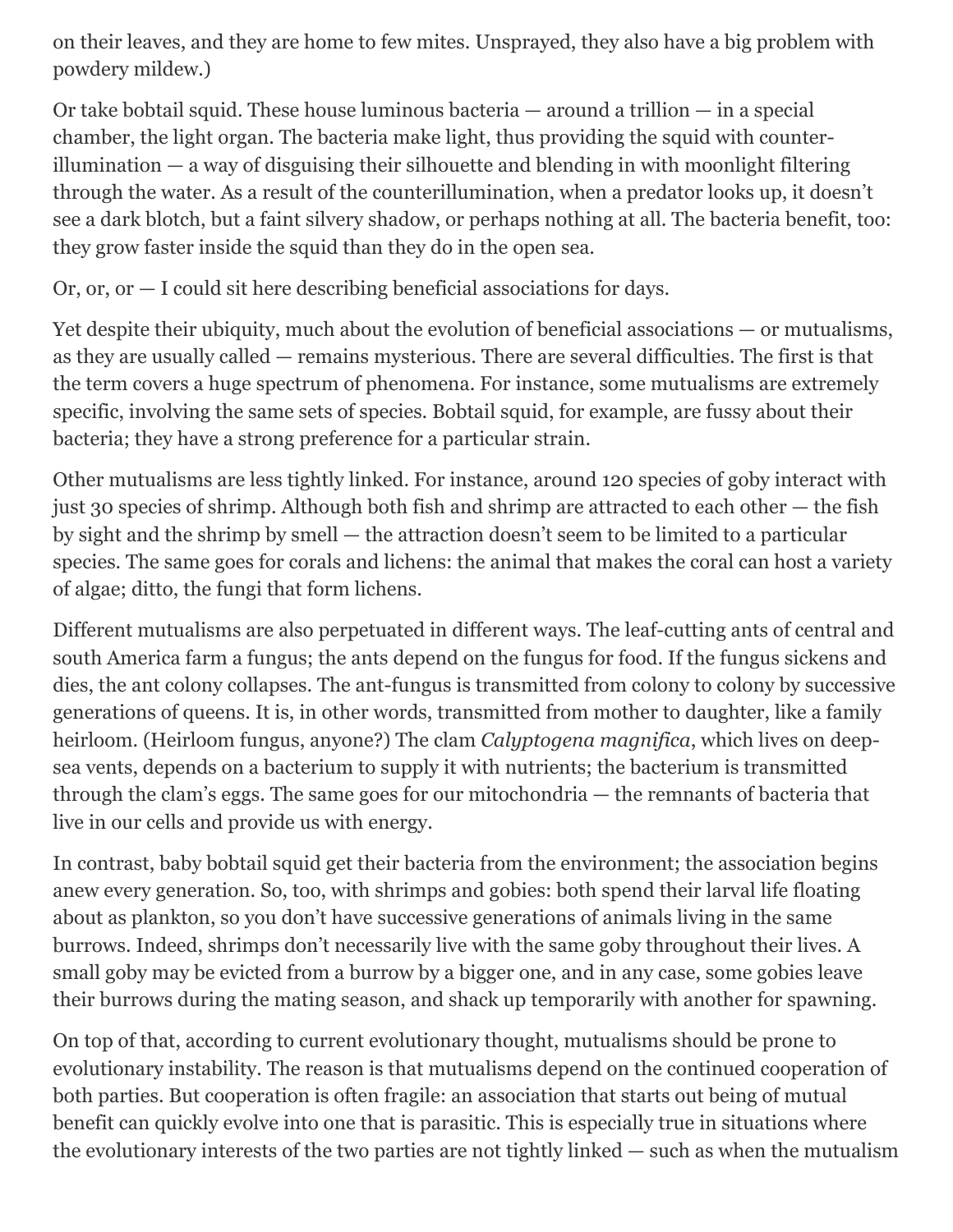is established anew in each generation. When the transmission of one party is dependent on the other — as in the clam — the association is expected to be more stable, because harm to one partner is harm to both.

But some of these associations may have evolved to be more stable than they appear. Consider soybeans. These — like other legumes — have bacteria living in nodules on their roots. The bacteria supply the plant with nitrogen, and receive nutrients from the plant in return. Why don't the bacteria cheat, and collect nutrients without doing any "work"? Because soybeans punish non-cooperators: apparently, they deny oxygen to nodules that fail to produce nitrogen. In a similar fashion, some species of sea anemone evict algae that divide too fast and thus threaten to overrun their anemone host.

Given the difficulties of sustaining mutualisms, why do they evolve? Why don't grapes evolve a fungicide, or bobtail squid evolve to make their own light? I think the answer is that mutualisms, for all their imperfections, are easier. Evolving an association with another organism gives access to a whole other genome, a whole new set of capacities and capabilities that have already been tested by evolution. It's faster and more powerful than going it alone.

#### \*\*\*\*\*\*\*\*\*\*

#### *NOTES:*

Details of the shrimp-goby mutualism differ a little bit depending on which species are involved: in the Atlantic Ocean, the relationships between shrimp and goby can be more flexible. I have based my account on Karplus, I. 1972. "Associative behavior of the fish Cryptocentrus cryptocentrus (Gobiidae) and the pistol shrimp Alpheus djiboutensis (Alpheidae) in artificial burrows." Marine Biology 15: 95-104; this paper describes the shrimp maintaining antennal contact, the fish wagging its tail to give the "all-clear," and the shrimp cleaning the fish. For shrimp growing more slowly in the absence of gobies, and for gobies evicting each other, see Thompson, A. R. 2005. "Dynamics of demographically open mutualists: immigration, intraspecific competition, and predation impact goby populations." Oecologia 143: 61-69. For the mating behavior of gobies, as well as most other details of the association, see the definitive paper by Karplus, I. 1987. "The association between gobiid fishes and burrowing alpheid shrimps." Oceanography and Marine Biology 25: 507-562.

For riverbank grapes, mites, and powdery mildews, see Norton, A. P., English-Loeb, G., Gadoury, D. and Seem, R. C. 2000. "Mycophagous mites and foliar pathogens: leaf domatia mediate tritrophic interactions in grapes." Ecology 81: 490-499.

For counter-illumination in bobtail squid, see Jones, B. W. and Nishiguchi, M. K. 2004. "Counterillumination in the Hawaiian bobtail squid, Euprymna scolopes Berry (Mollusca: Cephalopoda)." Marine Biology 144: 1151-1155. For the specificity of squid and bacteria, see Nishiguchi, M. K. 2002. "Host-symbiont recognition in the environmentally transmitted sepiolid squid-vibrio mutualism." Microbial Ecology 44: 10-18.

For the flexibility of lichen associations, see Piercey-Normore, M. D. and DePriest, P. T. 2001.